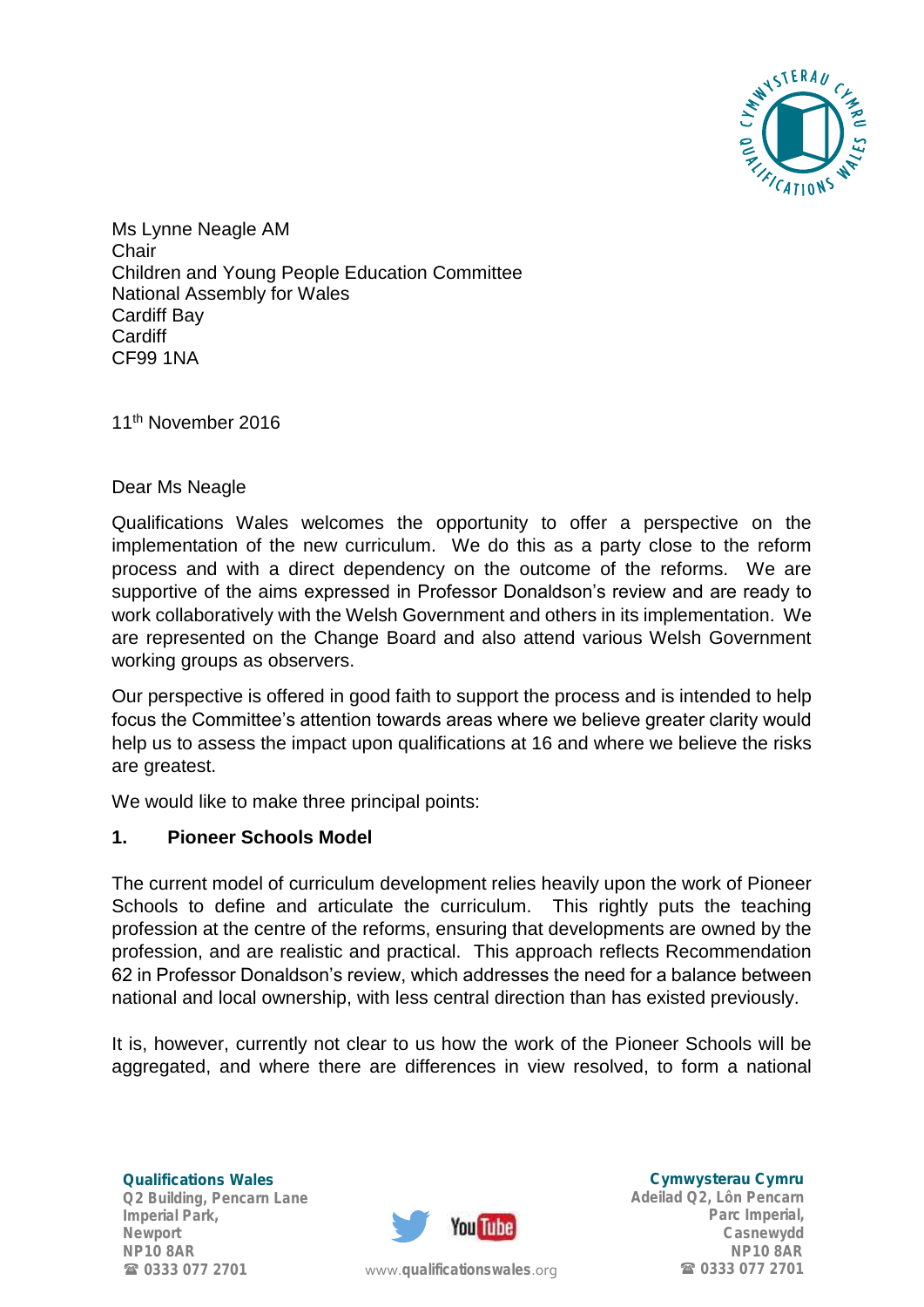curriculum. It is also unclear how the perspective of curriculum experts in Higher Education will be fully integrated with Pioneer Schools' as they work to develop the curriculum, which will be most powerful when it reflects strong collaboration between the teaching profession and experts in curriculum design, and reflects the general needs of employers and wider society. It is our view that the Pioneer School model is a useful and sensible starting point, but this needs be supplemented by a wider integrated collaboration model with appropriate central leadership.

## **2. Timescale**

It is proposed that the new curriculum is made available in 2018 and fully rolled out in 2021. Similar developments in Scotland have taken a decade, and implementation is still ongoing. Whilst lessons that could potentially accelerate the process can be learnt from Scotland, it is doubtful that the existing timeline can be achieved without significant risk to successful implementation. It should be noted that many of the lessons that are pertinent to Wales are still being identified in Scotland, particularly in relation to the reform of qualifications. We have a working assumption that, based on the current timeline, any changes to qualifications will be for first assessment in Summer 2024, but in order to validate this assumption we need clarification of how the new curriculum will be implemented – specifically how each year group will be affected from 2021 onwards.

## **3. Impact on qualifications**

Professor Donaldson's review assumes that qualifications will remain largely unchanged. Given that we are currently in the middle of a complex process of qualification reform for GCSEs, we agree with the principle that further reform to qualifications should be minimised otherwise there is a risk that the overhead of change may become too much for schools to manage. However, qualifications should reflect the curriculum rather than define it and we cannot assess the suitability of reformed GCSEs, and the impact on progression to A level, until more information is available: particularly the intended Achievement Outcomes for learners aged 16. We look forward to developing a fuller understanding of how the curriculum is changing, and the principles that will underpin it so that we can assess the impact. If significant changes are required to existing qualifications, or if a new model for qualifications at 16 is needed for Wales, then this will take time. Changes of any significance to existing qualifications take on average two to three years to define and implement, and wholesale changes to the qualifications model will take much longer. We believe that there is a place for vocational and 'general' qualifications in a framework that supports the school curriculum and look forward to developing a better understanding of the curriculum so that we can develop our thinking.